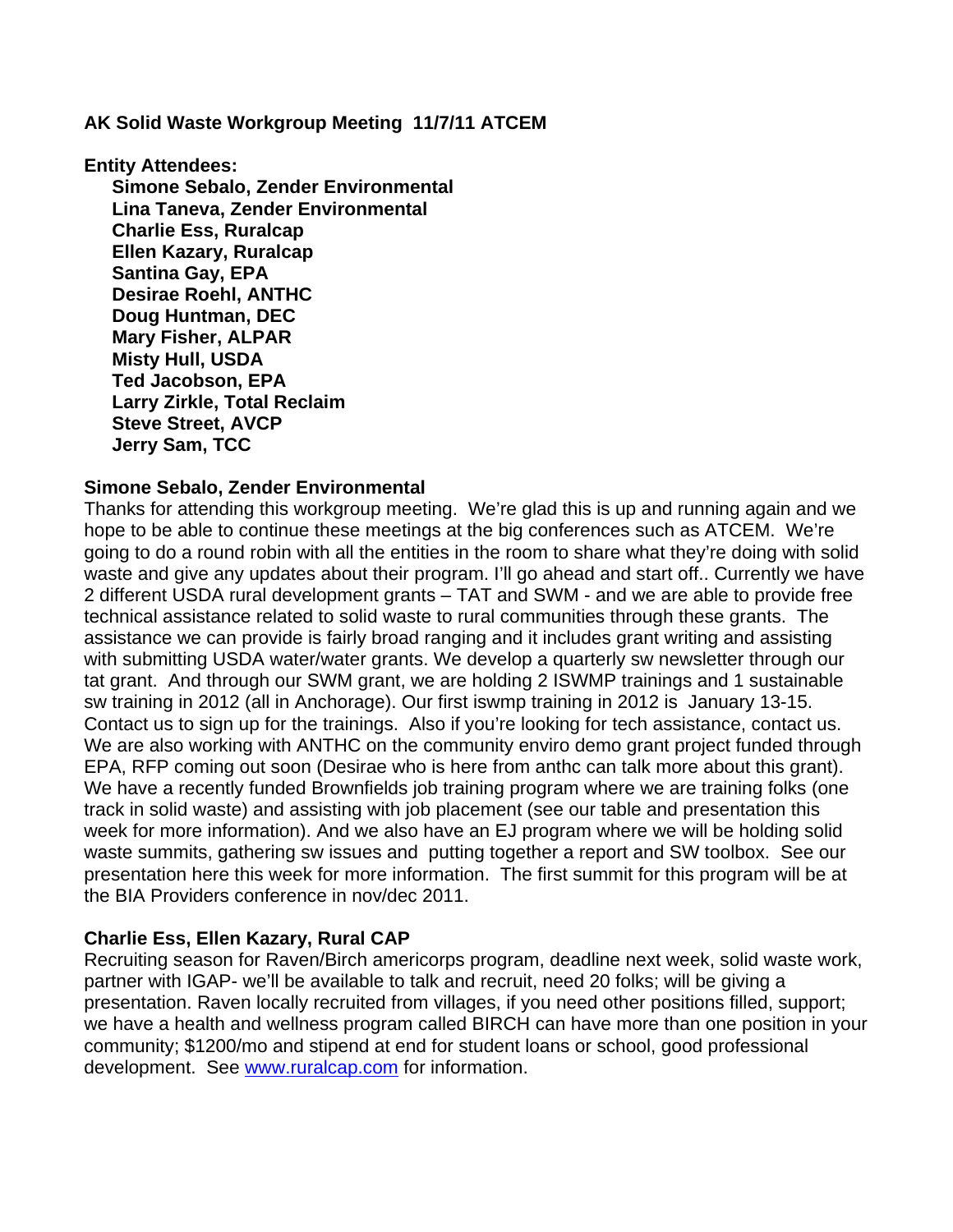## **Santina Gay, EPA Tribal Office**

Acting deputy director AK operations office; questions on GAP grants; will be having IGAP training Dec 13-15, draft agenda and flyer here if interested; at Hilton;

### **Desirae Roehl, ANTHC Healthy Village Enviro Program**

Provide grants that will be announced soon through AKTMM (CEDP grants), innovative projects related to SW, AQ, CC, very broad – up to \$30k grants - talk to me or simone throughout week with questions; also we provide 7 generations training; will have more in 2012; it's a community comprehensive community-based planning tool where communities plan for all enviro concerns in a community, trying to create a plan for the community so funding agencies know what you're doing and your community knows and we talk about SWM in the training too; lots of people tried to sign up for this week but we filled it really quickly; but we'll have more trainings in 2012; another program called the LEO program, brand new=Local Enviro Observer Program; will be recruiting LEOs throughout state to help track cc related or SW changes; For more info see table or call.

### **Doug Huntman, DEC SW program**

Responsible for permitting rural landfills and do landfill inspections and tech assistance, and help assist with landfill related training; we are kind of like helpdesk, work with Ted at EPA tribal liaison, available for questions and even if I don't know, I know someone who knows

### **Mary Fisher, ALPAR**

Run flying cans recycling program, we're kicking off flying plastic bottles #1; only communities who do cans can participate for now, bottles are a little harder bc you have to work with your community so that we can only do #1 PET bottles (soda and water bottles not #1 anything else); Important that the right ones are recycled. Shipping them thru nac and other airlines. 80% of beverages are in cans and 20% in plastics volume of #1 plastics is not has high as alum cans but it's still sig. if you want to participate and do cans just call me or email me and I have to give you okay before you send; we provide free bags for cans and bottles go to alparalaska.com and will have all forms and how to ship on there; also we also have small recycling grants for equipment upgrades or anything that can help you with your recycling program, outreach, printing, upgrades. call me for more info.

# **Misty Hull, USDA RD**

We have grants and loans available for construction of landfills and and water and waste, can also do equipment if tied to a construction project; have flyers. See http://www.rurdev.usda.gov/Home.html

#### **Ted Jacobson, EPA sw tribal liaison**

Help desk for all villages in AK, garbage issues we work closely with state, do outreach, used to do a lot more villages but budget is smaller now; but can still do some travel, my info is all around and you can google me too;

# **Larry Zirkle, Total Reclaim and Reilly**

Since 2005, CFC training, outreach, battery, e-waste recycling, outreach on how to package we are available, we used to do a lot of pro bono but it's getting tougher and tougher with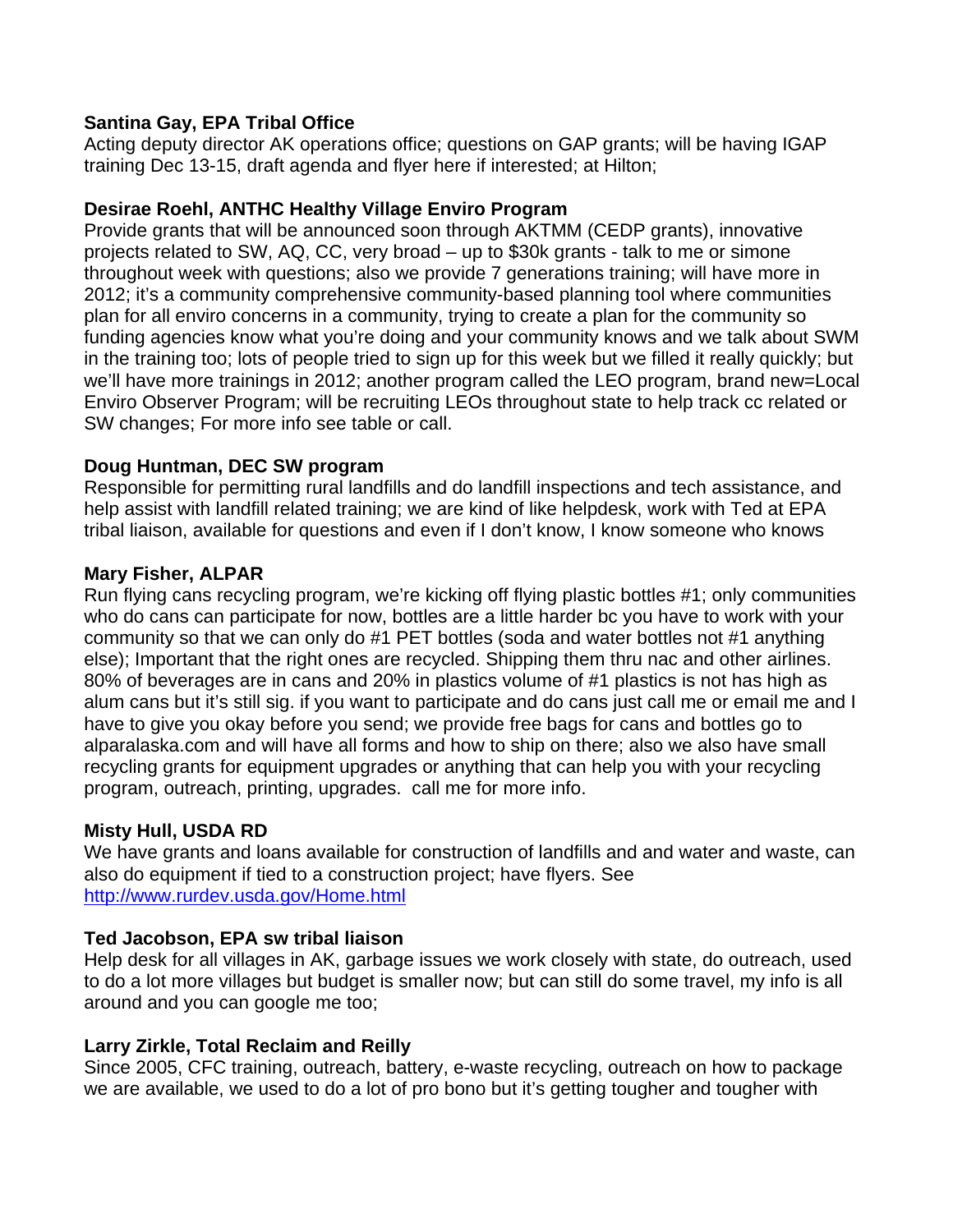economy, in 2012 we'll start accepting non-ferrous metals, we want to work with barges and carriers and want to take metals out and return money, work with Seattle, we want to get hubs, working with Zender and YRITWC, still in infancy stages but more news as we go

### **Steve Street, AVCP Bethel**

This year we're starting to coordinate some backhaul in middle lower Kusk area villages near bethel have a little funding to do that, doing a presentation here at atcem about it, very early stages working with some communities who have already made progress on lead acid batteries and e-waste, matter of getting them to hub bc can get out at no cost; right now don't have a lot of money to pay but helping with staging and getting it out and trying to at least reduce costs for villages. Contact me if on the kusko river to get more info about our program

# **Jerry Sam, TCC**

Working with affiliate tribes, usda grant, on how to improve SWM, going out and doing assessments, working with school district bc largest generator of waste but also educators we are working with kids on educating how waste generated; cover 32 communities, looking to hire a technician based out of Fairbanks. TCC does travel out to communities- looking for what they can do to improve swm.

# Steve Clein (sp?) Superintendent at chevak

brought some students working on a coalition working with traditional council doing a presentation, would like to connect across state with programs like flying cans; the school is kind of like a hub, chevak waste project facebook page, doing sustainability storytelling and drumming, Check it out and keep them in mind for sw projects

#### **Questions:**

Larry to Steve Clein: school district a big waste generator, how do we get school district involved? E-waste, lights, batteries, CFCs…we haven't had much success Steve: need to work closer together and have better communication; would love to have a compactor and shredder even an incinerator; everything comes in in cardboard other paper packaging, we'd love to make them into logs and give or sell; talk to superintendents and create a coalition of interested persons; we have the students that need to stop generating and learn how to do this stuff from the ground up, get in touch with me and I'll create that coalition, our students are serious about what they're doing, we were on channel 11 kashunumut school district we have a webpage

Ted to Steve Street: will you be working with City too? Trying…Ted bc there is the closed recycling center that has all the equipment, anything we can do to help? Hoping to figure some of that out today at pres; Mary you guys need an employee; Raven corps?? Use the school and technical education?

Mary to Steve Clein: say you got a grant and got a baler, could you realistically have students operating that? Yes, as long as the CTE teacher is there and this is a program operating through school; yes, we can